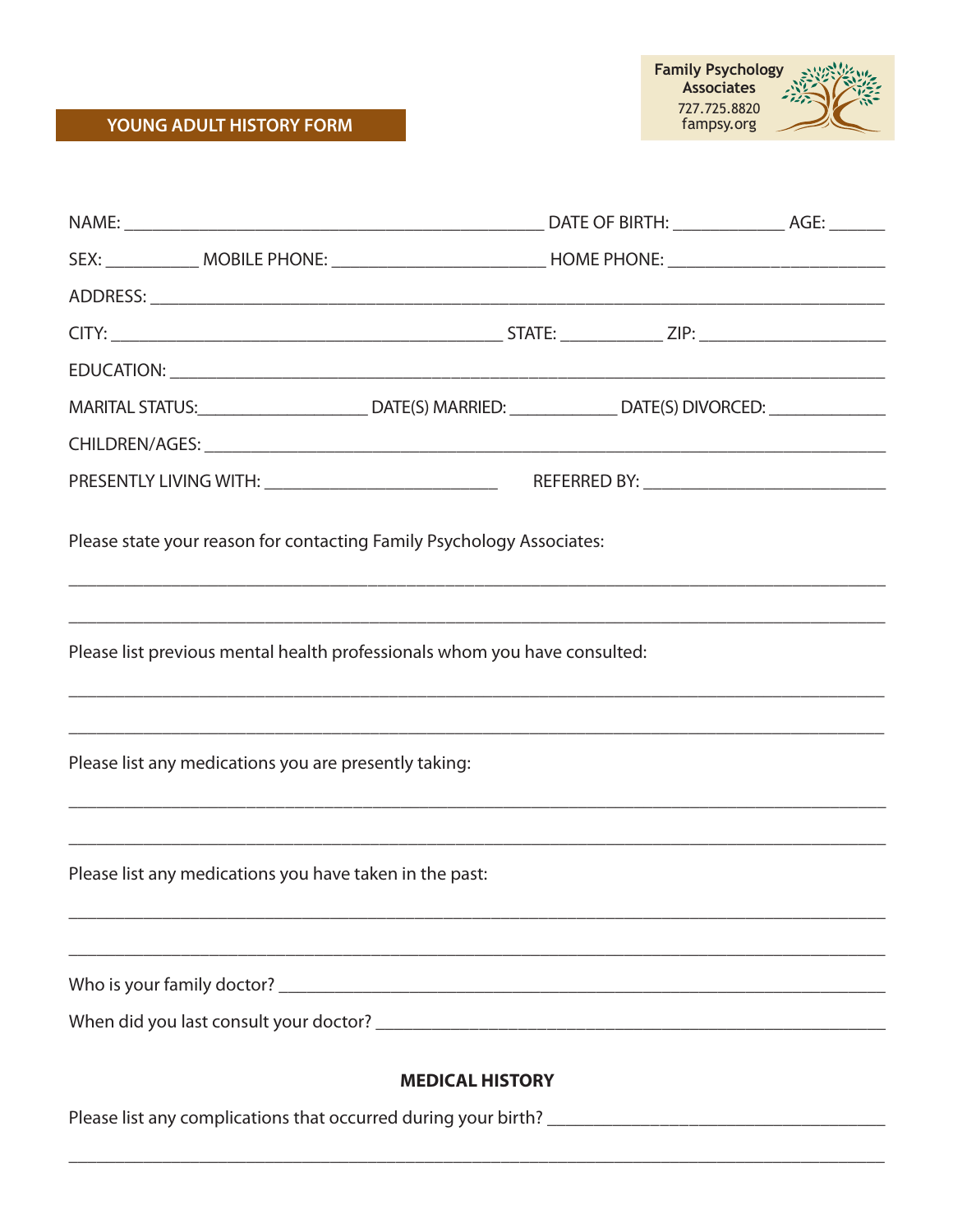Substance Abuse \_\_\_\_\_\_\_\_\_\_\_\_\_\_\_\_\_\_\_\_\_\_\_\_\_\_\_\_\_\_\_\_\_\_\_\_\_\_\_\_\_\_\_\_\_\_\_\_\_\_\_\_\_\_\_\_\_\_\_\_\_\_\_\_\_\_\_\_\_\_\_\_\_



|                                             | Please describe how well you mastered developmental milestones. [100] [100] [100] [100] [100] [100] [100] [100 |                         |                                 |
|---------------------------------------------|----------------------------------------------------------------------------------------------------------------|-------------------------|---------------------------------|
|                                             |                                                                                                                |                         |                                 |
|                                             | Did you have a history of frequent ear infections, allergies or asthma? If so, please describe.                |                         |                                 |
|                                             | Besides usual childhood illnesses, please list your medical problems which have received treatment:            |                         |                                 |
|                                             | Have you had any adverse reactions to medications? If so, please list them. __________________________________ |                         |                                 |
| Have you had any of the following problems: |                                                                                                                |                         |                                 |
| $\bigsqcup$ Hypothyroidism                  | $\Box$ Hyperthyroidism                                                                                         | Seizures                | <b>Anxiety or Panic Attacks</b> |
| Depression                                  | Compulsive Rituals                                                                                             | Mania                   | High Need for Stimulation       |
| Alcohol Abuse                               | <b>Other Substance Abuse</b>                                                                                   | <b>Excessive Eating</b> | <b>Excessive Caffeine Use</b>   |
| Anorexia                                    | <b>Bing Eating &amp; Purging</b>                                                                               |                         |                                 |
|                                             | Other Addictions (i.e., cigarettes, gambling) __________________________________                               |                         |                                 |
|                                             | <b>FAMILY HISTORY</b>                                                                                          |                         |                                 |
| the following problems:                     | Please list any relatives (grandparents, parents, aunts, uncles, cousins, or children) who have had any of     |                         |                                 |
|                                             |                                                                                                                |                         |                                 |
|                                             |                                                                                                                |                         |                                 |
|                                             |                                                                                                                |                         |                                 |
|                                             |                                                                                                                |                         |                                 |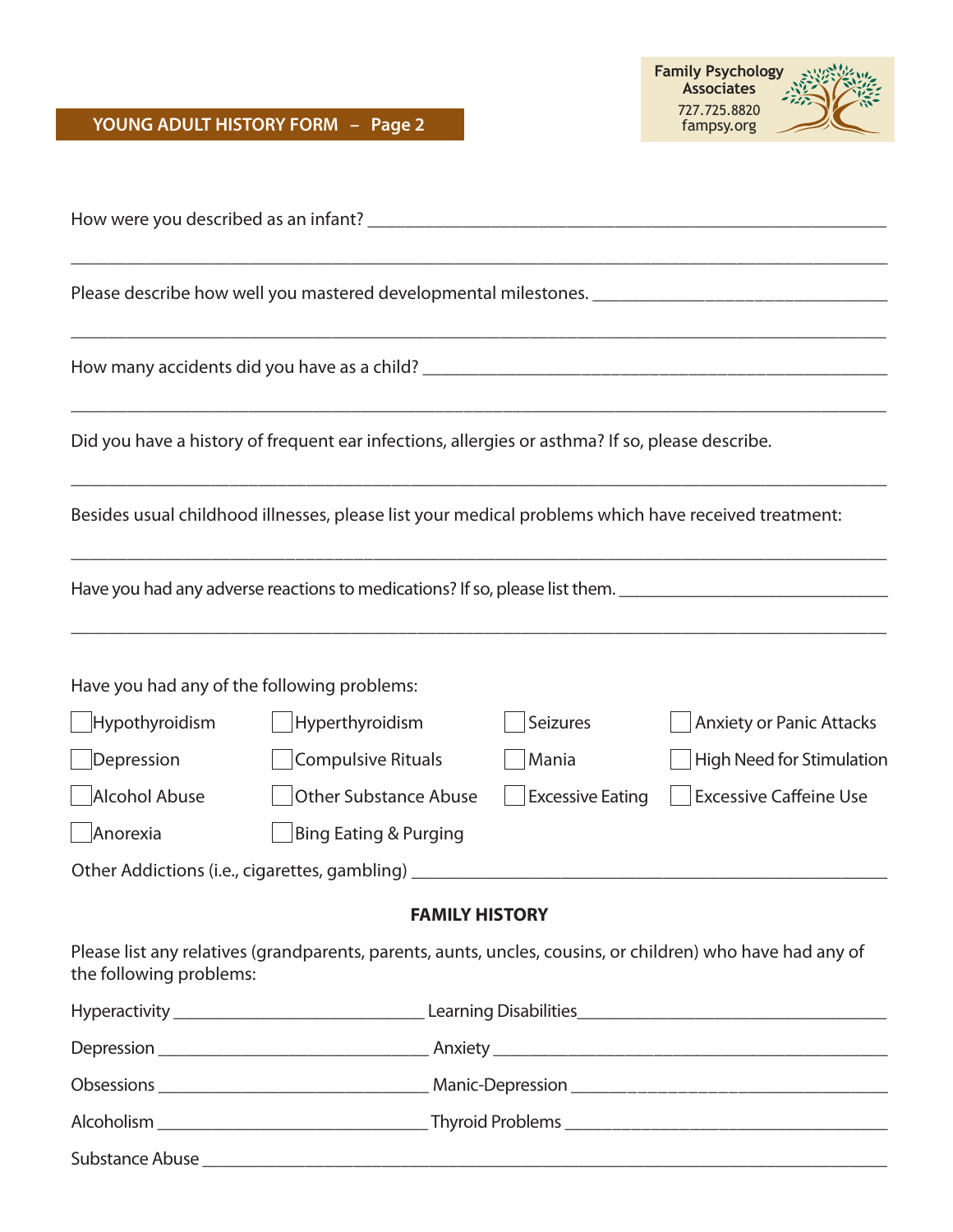

Please list any relatives who have received medication from a psychiatrist and list the medications:

| <b>EDUCATIONAL HISTORY</b>                                                                                              |
|-------------------------------------------------------------------------------------------------------------------------|
|                                                                                                                         |
|                                                                                                                         |
|                                                                                                                         |
| What were your elementary school report cards like so far as the following are concerned:                               |
|                                                                                                                         |
|                                                                                                                         |
|                                                                                                                         |
|                                                                                                                         |
|                                                                                                                         |
| What were your middle school & high school report cards like?                                                           |
|                                                                                                                         |
|                                                                                                                         |
|                                                                                                                         |
|                                                                                                                         |
|                                                                                                                         |
| Describe your college experience so far as the following are concerned:                                                 |
|                                                                                                                         |
| Ability to Recall Material <b>Accord Accord Accord Accord Accord Accord Accord Accord Accord Accord Accord Accord A</b> |
|                                                                                                                         |
|                                                                                                                         |
|                                                                                                                         |
| Grade Point Average in Other Required Courses __________________________________                                        |
|                                                                                                                         |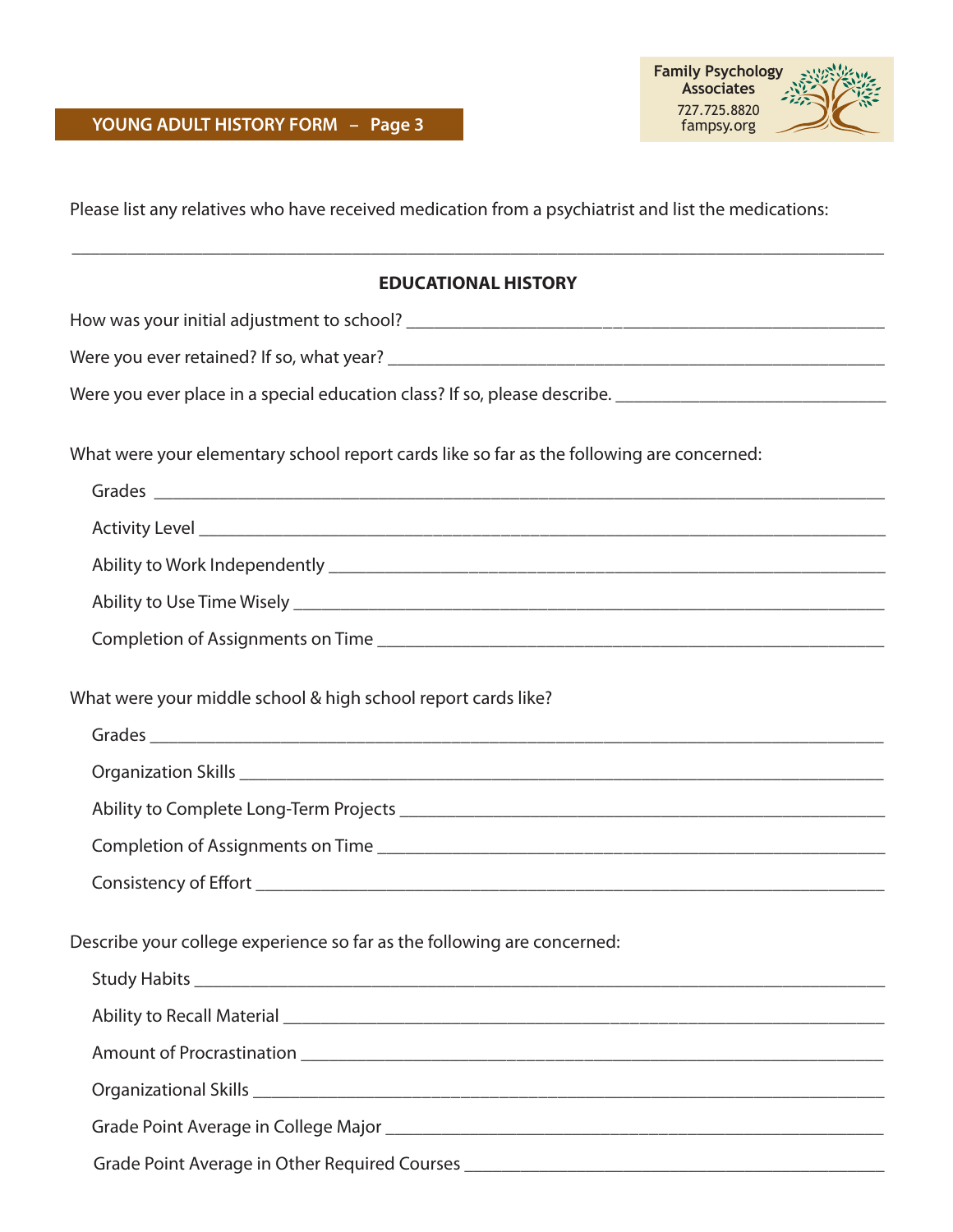

## **WORK HISTORY**

| <u> 1990 - Jan Barnett, fransk politik (d. 1980)</u>          |  |  |
|---------------------------------------------------------------|--|--|
|                                                               |  |  |
|                                                               |  |  |
|                                                               |  |  |
|                                                               |  |  |
| Do any of the following interfere with your work performance? |  |  |
|                                                               |  |  |
|                                                               |  |  |
|                                                               |  |  |
|                                                               |  |  |
|                                                               |  |  |
|                                                               |  |  |
|                                                               |  |  |
|                                                               |  |  |
|                                                               |  |  |
|                                                               |  |  |

## **RELATIONSHIP HISTORY**

\_\_\_\_\_\_\_\_\_\_\_\_\_\_\_\_\_\_\_\_\_\_\_\_\_\_\_\_\_\_\_\_\_\_\_\_\_\_\_\_\_\_\_\_\_\_\_\_\_\_\_\_\_\_\_\_\_\_\_\_\_\_\_\_\_\_\_\_\_\_\_\_\_\_\_\_\_\_\_\_\_\_\_\_\_\_\_\_\_\_

\_\_\_\_\_\_\_\_\_\_\_\_\_\_\_\_\_\_\_\_\_\_\_\_\_\_\_\_\_\_\_\_\_\_\_\_\_\_\_\_\_\_\_\_\_\_\_\_\_\_\_\_\_\_\_\_\_\_\_\_\_\_\_\_\_\_\_\_\_\_\_\_\_\_\_\_\_\_\_\_\_\_\_\_\_\_\_\_\_\_

Have you found it difficult to keep friends? If so, please explain. \_\_\_\_\_\_\_\_\_\_\_\_\_\_\_\_\_\_\_\_\_\_\_\_\_\_\_\_\_\_\_\_\_\_\_\_\_

Do you find it hard to remain interested in your partner or mate? If so, please explain. \_\_\_\_\_\_\_\_\_\_\_\_\_\_\_\_\_\_\_\_\_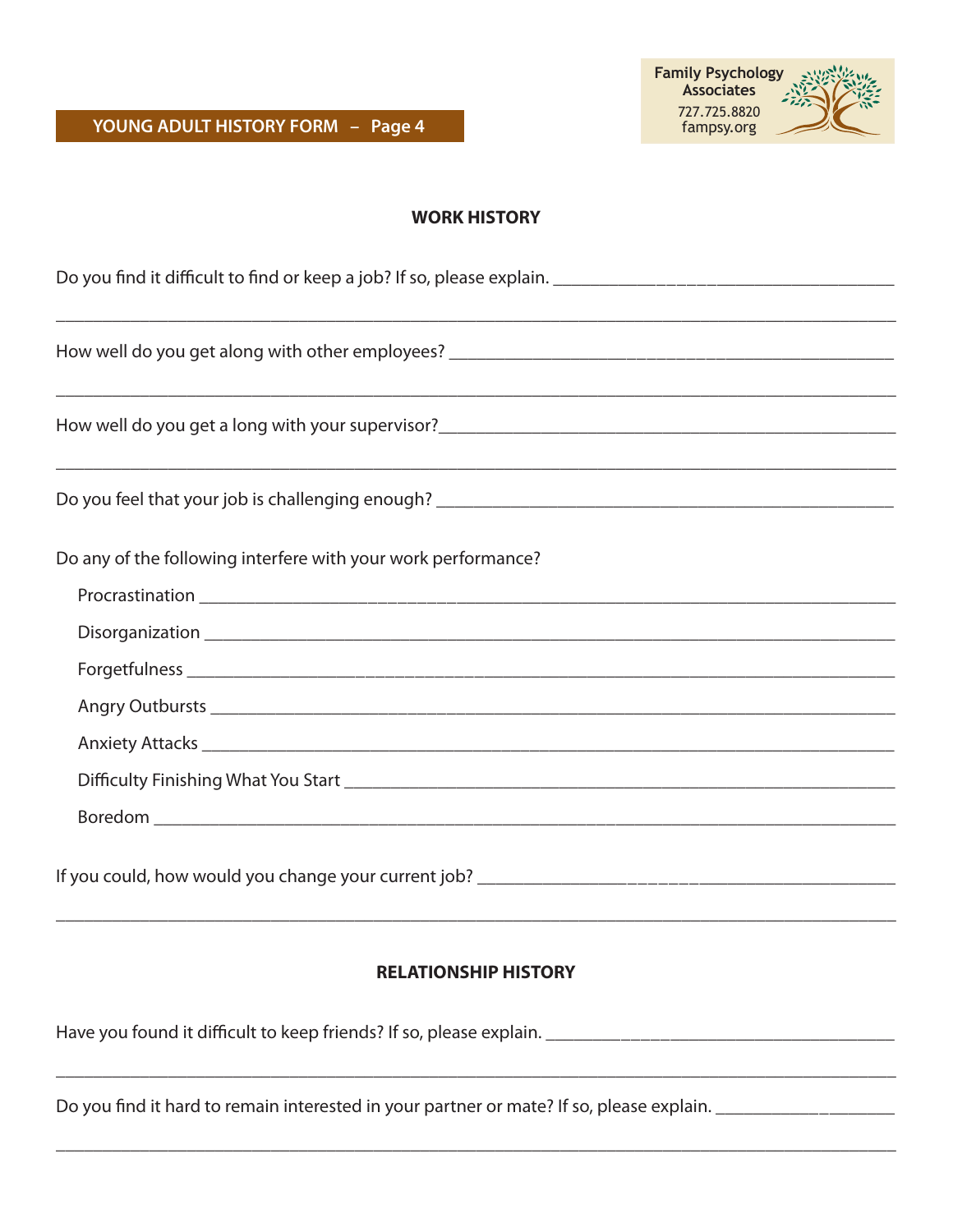

| Do you find it difficult to communicate clearly with others? Do you often feel misunderstood? If so, |  |  |
|------------------------------------------------------------------------------------------------------|--|--|
|                                                                                                      |  |  |
|                                                                                                      |  |  |
|                                                                                                      |  |  |
| Please describe the ways in which you typically deal with your feelings                              |  |  |
|                                                                                                      |  |  |
|                                                                                                      |  |  |
|                                                                                                      |  |  |
|                                                                                                      |  |  |
| If you are a parent, please respond to the following:                                                |  |  |
|                                                                                                      |  |  |
|                                                                                                      |  |  |
|                                                                                                      |  |  |
|                                                                                                      |  |  |
|                                                                                                      |  |  |
|                                                                                                      |  |  |

## **ADDITIONAL INFORMATION**

What are the 3 most important things you want to accomplish as a result of counseling?

| - |  |
|---|--|
|   |  |
| ັ |  |
|   |  |

\_\_\_\_\_\_\_\_\_\_\_\_\_\_\_\_\_\_\_\_\_\_\_\_\_\_\_\_\_\_\_\_\_\_\_\_\_\_\_\_\_\_\_\_\_\_\_\_\_\_\_\_\_\_\_\_\_\_\_\_\_\_\_\_\_\_\_\_\_\_\_\_\_\_\_\_\_\_\_\_\_\_\_\_\_\_\_

What are you most proud of in yourself? \_\_\_\_\_\_\_\_\_\_\_\_\_\_\_\_\_\_\_\_\_\_\_\_\_\_\_\_\_\_\_\_\_\_\_\_\_\_\_\_\_\_\_\_\_\_\_\_\_\_\_\_\_